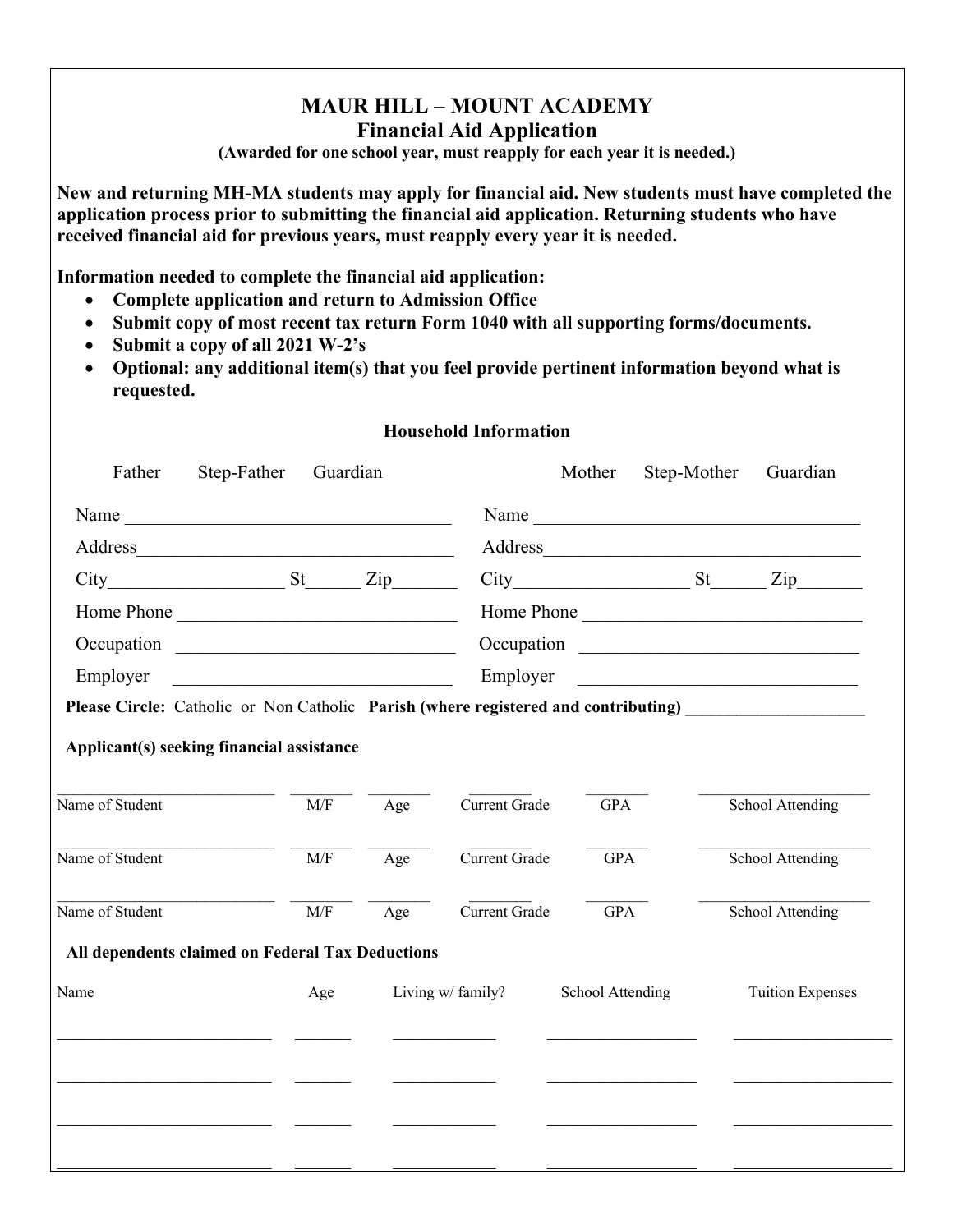| <b>Income &amp; Expenses</b><br>A. Monthly Income                                                                                                                                             |                                                                                                        |            |                |                            |  |  |  |  |  |
|-----------------------------------------------------------------------------------------------------------------------------------------------------------------------------------------------|--------------------------------------------------------------------------------------------------------|------------|----------------|----------------------------|--|--|--|--|--|
| Do you receive monthly income?<br>(Examples: Food Stamps, Social Security, Child Support, etc.)                                                                                               |                                                                                                        | <b>YES</b> | N <sub>O</sub> |                            |  |  |  |  |  |
| Please enter monthly amounts:                                                                                                                                                                 |                                                                                                        |            |                |                            |  |  |  |  |  |
|                                                                                                                                                                                               | Welfare/TANF: \$______________Food Stamps: \$_____________Child Support: \$___________________________ |            |                |                            |  |  |  |  |  |
| Social Security benefits for:<br>Parent/Guardian: \$________Dependent: \$____________Housing Allowance: \$__________<br>Miscellaneous: \$___________Circle One: Veterans Benefits Foster Care |                                                                                                        |            |                | Other                      |  |  |  |  |  |
| B. Annual Income                                                                                                                                                                              |                                                                                                        |            |                |                            |  |  |  |  |  |
| Do you currently receive additional annual income?<br>(Examples: Unemployment, Worker's Compensation, etc.)                                                                                   |                                                                                                        | <b>YES</b> | N <sub>O</sub> |                            |  |  |  |  |  |
| Please enter annual amounts:                                                                                                                                                                  |                                                                                                        |            |                |                            |  |  |  |  |  |
| Interests & Dividends: \$__________Worker's Compensation: \$______________________                                                                                                            |                                                                                                        |            |                |                            |  |  |  |  |  |
| Miscellaneous Circle all that apply: Capital Gains Inheritance Assistance from friends/relatives                                                                                              | Winnings 1099-M                                                                                        |            | Other          |                            |  |  |  |  |  |
| C. Housing Expenses                                                                                                                                                                           |                                                                                                        |            |                |                            |  |  |  |  |  |
| Do you rent or own your primary residence?<br>Monthly Mortgage/Rent: \$<br>Current Market Value: \$                                                                                           |                                                                                                        |            |                | Total Owed on Property: \$ |  |  |  |  |  |
| Please enter annual amounts:                                                                                                                                                                  |                                                                                                        |            |                |                            |  |  |  |  |  |
| Electricity: \$_____________Gas, Oil, Coal: \$_________Water/Sewage: \$_____________<br>Car Payment: \$                                                                                       |                                                                                                        |            |                |                            |  |  |  |  |  |
| D. Other Expenses                                                                                                                                                                             |                                                                                                        |            |                |                            |  |  |  |  |  |
| Current and past medical expenses for anyone living in household: __________________________________                                                                                          |                                                                                                        |            |                |                            |  |  |  |  |  |
| Child Care cost monthly: \$_______________________Elderly Care cost monthly: \$ ______________________                                                                                        |                                                                                                        |            |                |                            |  |  |  |  |  |